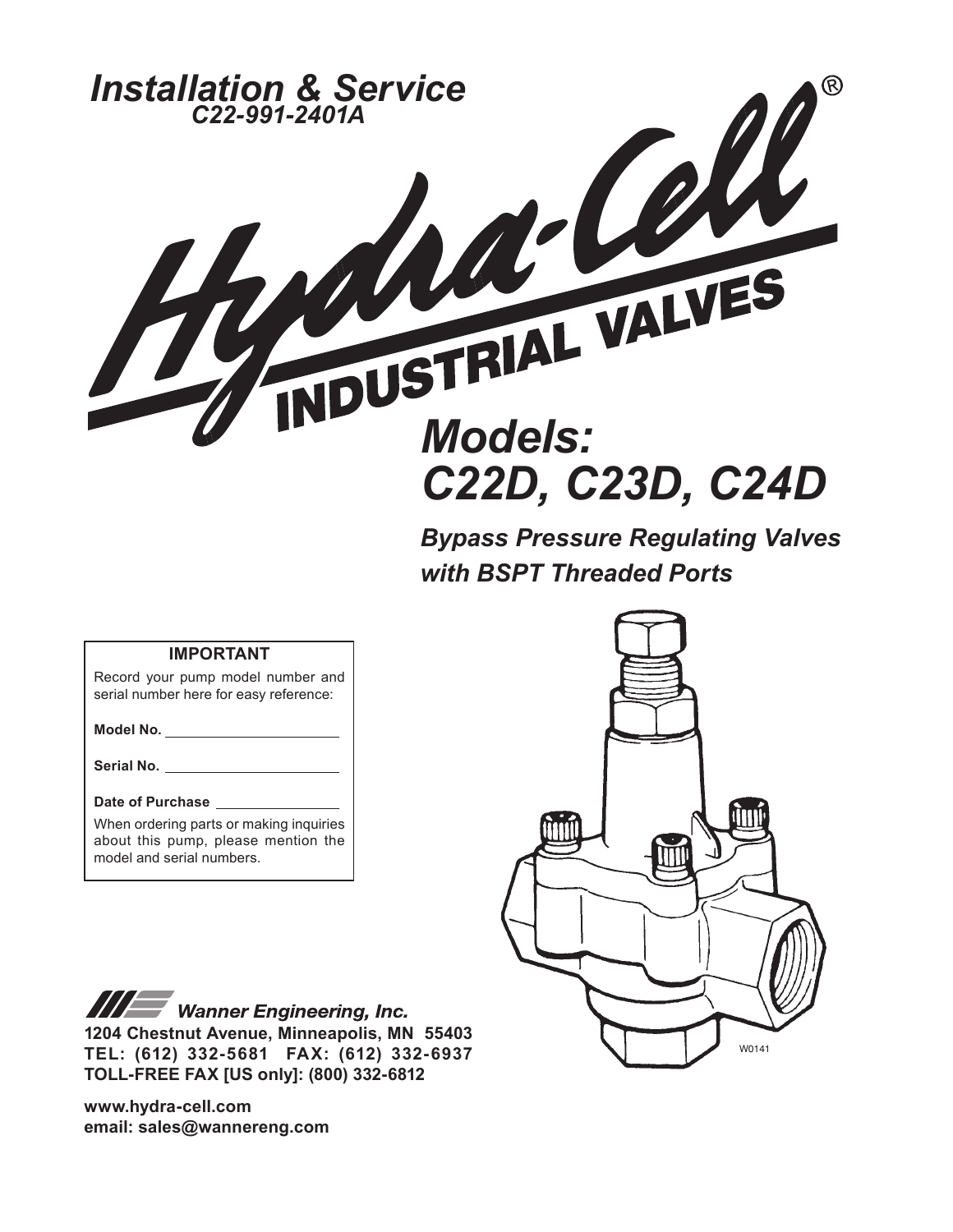## **C22D/23D/24D Contents**

**Page**

# **C22D/23D/24D Specifications**

### **Specifications**

| Capacity:                                 | <b>Maximum</b>         |           | <b>Minimum</b> |
|-------------------------------------------|------------------------|-----------|----------------|
|                                           | l/min                  |           | I/min          |
| C22D                                      | 38                     |           | 11             |
| C23D                                      | 76                     |           | 11             |
| C24D                                      | 152                    |           | 19             |
| Pressure Range (bar): Model Configuration |                        |           |                |
| DA                                        | DB                     | <b>DC</b> | DE             |
| C22D<br>$5 - 34$                          | $34 - 69$              | 69-103    | 103-172        |
| C23D<br>$5 - 34$                          | 34-69                  | 69-103    | 103-172        |
| C24D<br>$5 - 34$                          | 34-69                  | 69-103    |                |
| <b>Max Temperature:</b>                   | $200^{\circ}$ F        |           |                |
| <b>Inlet and Outlet Ports:</b>            |                        |           |                |
| C22D                                      | 3/4" BSPT              |           |                |
| C23D                                      | 1" BSPT                |           |                |
| C24D                                      | 1-1/4" BSPT            |           |                |
| Dimensions: (H x W x D)                   |                        |           |                |
| C22DA, DB, DC                             | 152.4 x 86.4 x 55.9 mm |           |                |
| C22DE                                     | 163.6 x 86.4 x 55.9 mm |           |                |
| C23DA, DB, DC                             | 178 x 122 x 71.1 mm    |           |                |
| C <sub>23</sub> DE                        | 88 x 122 x 71.1 mm     |           |                |
| C24DA, DB, DC                             | 229 x 137.2 x 83.8 mm  |           |                |
| Weight                                    |                        |           |                |
| C22D                                      | $1.3$ kg               |           |                |
| C <sub>23</sub> D                         | 2.7 kg                 |           |                |
| C24D                                      | 4.5 kg                 |           |                |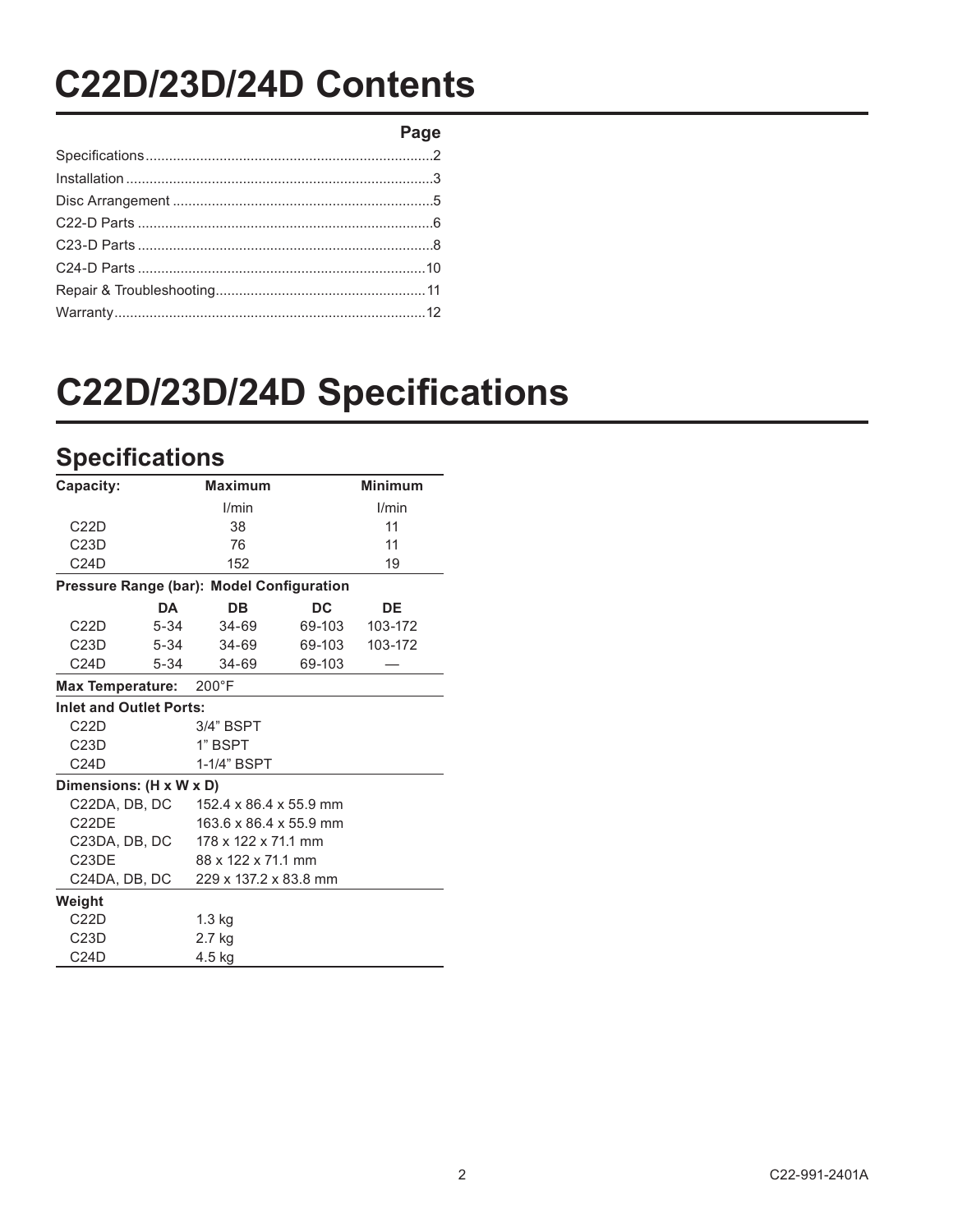## **C22D/23D/24D Installation**

### **Location**

The Bypass Pressure Regulating Valve prevents system pressure from exceeding a preset maximum. As the system approaches this maximum pressure, excess fluid is bypassed (to a supply tank, or to the pump inlet). This prevents overpressurization and system failures.

Install the regulating valve between the pump outlet (as close to the pump as possible) and any shut-off device in the discharge plumbing. It may be located **in** the discharge line, or **off**-line:

- If in-line, use either of the horizontal ports as the inlet and the other as the outlet;
- If off-line, use either of the horizontal ports as the inlet and plug the other one.

The **bottom** port is always the bypass port.

### **Mounting Position**

The preferred mounting position is vertical with the adjusting bolt at the top.

#### **Connections**

For best operation, the bypass line should return to the supply tank. If you must plumb the bypass line back to the pump inlet instead, have it enter the inlet line as far from the pump as possible. Contact the pump manufacturer, as a pressure regulator may be required in the pump inlet.

The bypass line should be as large as the ports of the regulating valve. Do **not** install shutoff valves or other restrictions.

Install a high-quality industrial pressure gauge in the discharge system to monitor system pressure. Failure to do so may result in overpressurization and premature failure of pumping system components.

For smoothest operation and minimal pressure spiking when the discharge system is closed (closed gun, plugged nozzles, valve closed), about 10% of the rated flow of the regulating valve should be bypassed at all times.

**Example: With the C22D valve (rated at 38 l./m), 3 l./m should be bypassing at all times during operation. If the desired spray gun delivery is 22 l./m, then the pump should deliver 26 l./m (22 l./m to the gun and 4 l./m to be bypassed). The nozzle orifices should be properly sized for 22 l./m delivery at the desired pressure; the pump RPM for 26 l./m; and the pump HP for 26 l./m at the bypass pressure (bypass pressure is higher than nozzle pressure).**

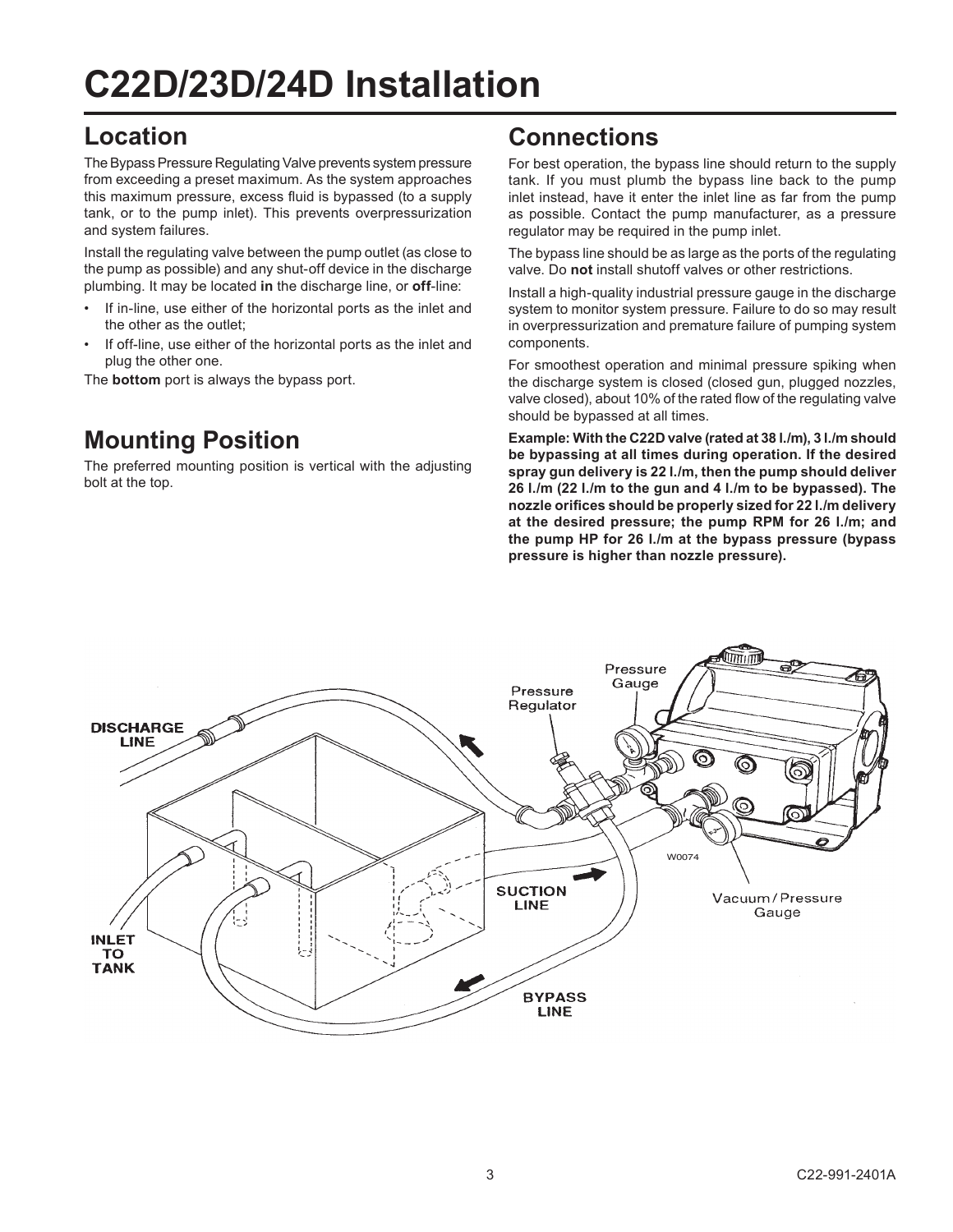## **C22D/23D/24D Installation**

### **Pressure Adjustment**

#### **Systems** *with* **Shutoff Guns or Valves**

- 1. Turn off the system.
- 2. Turn the adjusting nut counterclockwise until there is no longer any pressure on the springs in the regulating valve.
- 3. Close the discharge line.
- 4. Be sure the piping and all valves and nozzles are open. With an accurate pressure gauge installed in the system, start the system and let it run for a few minutes to remove any air.
- 5. When all air has been removed, begin turning the adjusting nut clockwise until the desired bypass pressure is reached. **Do not exceed the maximum rated pressure of the pump or the regulating valve!**
- 6. Open and close the discharge line 3 or 4 times. Re-check the bypass pressure each time, and readjust if necessary. Turn the adjusting nut clockwise to increase or counterclockwise to reduce the pressure.
- 7. Check that the fluid bypass is continuous and adequate. With guns or valves open, you should be bypassing about 10% of the rated flow of the regulating valve (see the Example above). If the system discharge pressure is less than desired when 10% of the flow is bypassing, check the pump speed and delivery and the size of the nozzle or system orifice.
- 8. When both the bypass pressure and the flow have been set, turn the locknut clockwise to lock in the adjustment.

## **Systems** *without* **Shutoff Guns or Valves**

**Note: When making this adjustment, you must be able to observe the amount of fluid being bypassed.**

- 1. Turn off the system.
- 2. Turn the adjusting nut counterclockwise until there is no longer any pressure on the springs in the regulating valve.
- 3. With an accurate pressure gauge installed in the system start the system and let it run for a few minutes to remove any air. The full flow of the pump should be bypassing.
- 4. Be sure all nozzles are open.
- 5. When all air has been removed, begin turning the adjusting nut clockwise until the desired bypass pressure is reached, or until no fluid is being bypassed — whichever occurs first. Do not exceed the maximum rated pressure of the pump or the regulating valve!
- 6. If the system discharge pressure is less than desired, check the pump speed and delivery and the size of the nozzle or system orifice.
- 7. When both the bypass pressure and the flow have been set, turn the locknut clockwise to lock in the adjustment.

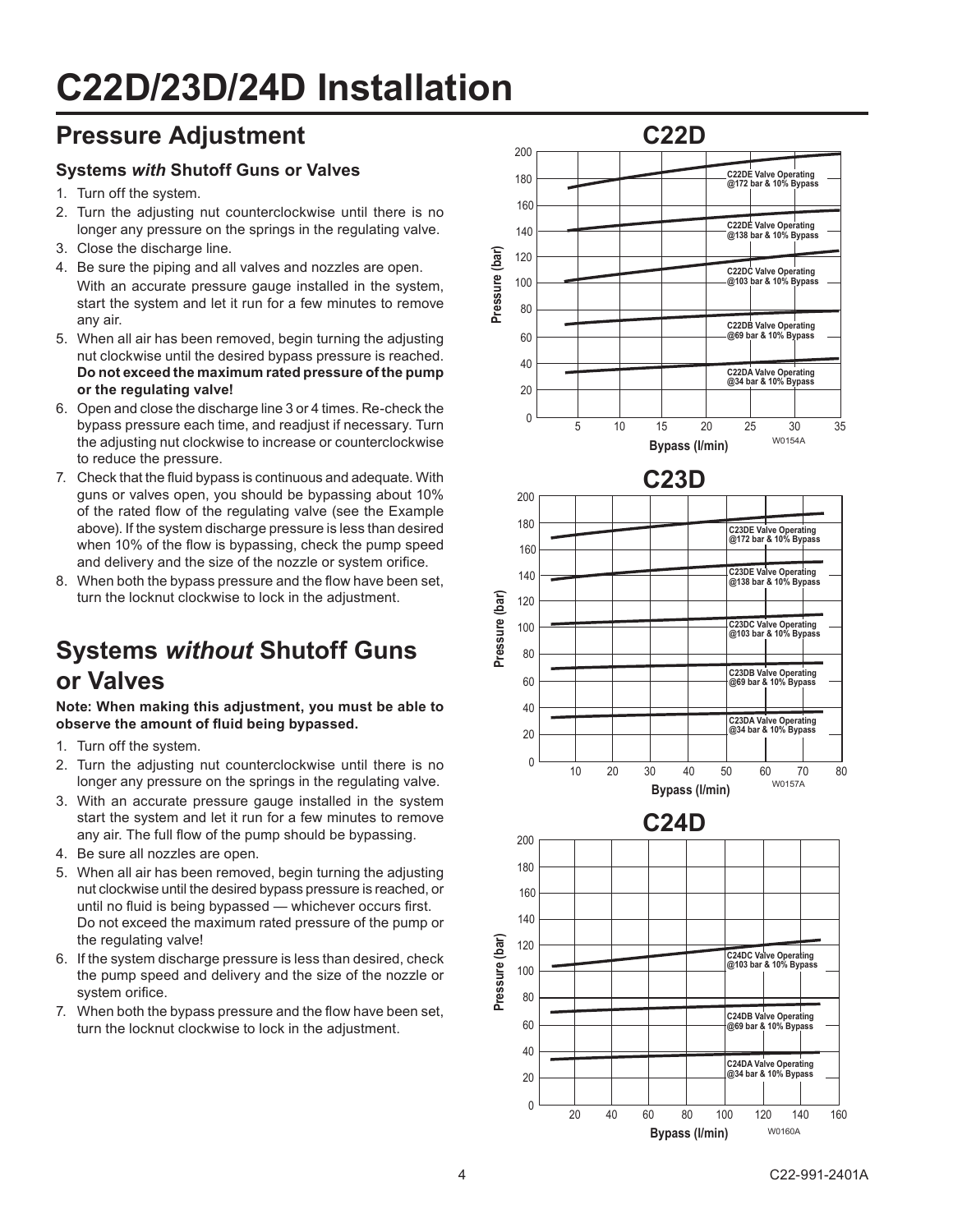## **C22D/23D/24D Spring Disc Arrangement**



22 of C22-018-3101 double-stacked





15 of C22-018-3100 single-stacked



13 of C22-018-3102 single-stacked



21 of C22-018-3102 20 double-stacked 1 single-stack at top



24 of C23-018-3101 double-stacked



16 of C23-018-3100 single-stacked

**C24DB**



C23-018-3100 double-stacked



28 of C23-018-3100 24 triple-stacked 4 double-stack at top





17 of C24-018-3100 single-stacked





### **Spring Disc Size and Arrangement**

W0169

| Valve<br>Model                 | 1/m       | bar       | Disc Size<br><b>OD x ID x Thickness</b> | Quantity<br>Used                    |
|--------------------------------|-----------|-----------|-----------------------------------------|-------------------------------------|
| C <sub>2</sub> 2DA             | $11 - 38$ | $5 - 34$  | $20 \times 10.2 \times 0.8$ mm          | 22 (double stack)                   |
| C22DB                          | $11 - 38$ | $34 - 69$ | $20 \times 10.2 \times 1.2$ mm          | 15 (single stack)                   |
| C22DC                          | $11 - 38$ | 69-103    | $20 \times 10.2 \times 1.5$ mm          | 13 (single stack)                   |
| C <sub>2</sub> 2D <sub>E</sub> | $11 - 38$ | 103-172   | $20 \times 10.2 \times 1.5$ mm          | 1 (single stack); 20 (double stack) |
| C <sub>23</sub> DA             | $11 - 76$ | $5 - 34$  | 28 x 12.2 x 1.0 mm                      | 24 (double stack)                   |
| C <sub>23</sub> DR             | $11 - 76$ | $34 - 69$ | 28 x 12.2 x 1.5 mm                      | 16 (single stack)                   |
| C23DC                          | $11 - 76$ | 69-103    | 28 x 12 2 x 1.5 mm                      | 18 (double stack)                   |
| C <sub>23</sub> D <sub>C</sub> | 11-76     | 103-172   | $28 \times 12.2 \times 1.5$ mm          | 4 (double stack); 24 (triple stack) |
| C <sub>24</sub> DA             | 19-162    | $5 - 34$  | $35.5 \times 18.3 \times 1.2$ mm        | 24 (double stack)                   |
| C <sub>24</sub> DB             | 19-162    | $34 - 69$ | $35.5 \times 18.3 \times 2.0$ mm        | 17 (single stack)                   |
| C24DC                          | 19-162    | 69-103    | $35.5 \times 18.3 \times 2.0$ mm        | 20 (double stack)                   |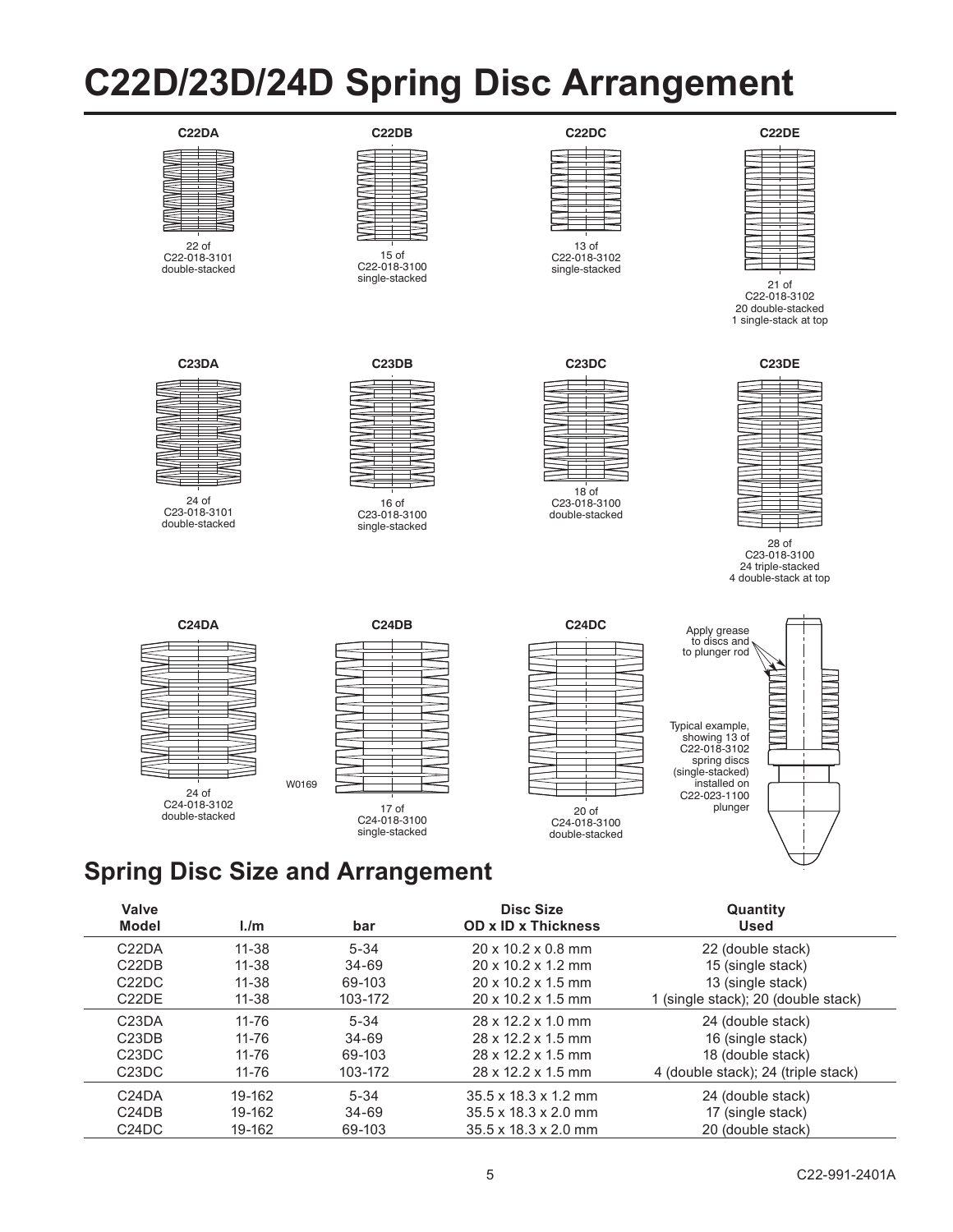## **C22D Parts**



#### **C22-DA, C22-DB, and C22-DC**

### **Brass Body**

| Ref.           | No. Part Number              | Quantity/<br><b>Description</b><br>Pump                                    |
|----------------|------------------------------|----------------------------------------------------------------------------|
| 1              | C22-004-1005<br>C22-004-1006 | Adjusting bolt, Pressure range A 1<br>Adjusting bolt, Pressure range B, C1 |
| 2              | C22-005-1000                 |                                                                            |
| 3              | C22-015-2004                 | Screw, Cap, M8 x 1.25 x 25 mm 4                                            |
| $\overline{4}$ | C22-014-2000                 |                                                                            |
| 5a             | C22-003-1002                 |                                                                            |
| 5b             | C22-003-1000                 |                                                                            |
| 6              | C22-018-3100                 | Spring disc, 20 x 10.2 x 1.2 mm**                                          |
|                | C22-018-3101                 | Spring disc, 20 x 10.2 x 0.8 mm**                                          |
|                | C22-018-3102                 | Spring disc, 20 x 10.2 x 1.5 mm**                                          |
| 7              | C22-023-1100<br>C22-023-1101 | Plunger Assembly, 316 SST1<br>Plunger Assembly, SST,                       |
|                |                              | with tungsten carbide ball 1                                               |
|                | C22-023-1103                 | Plunger Assembly, 17-4 PH SST 1                                            |
|                | C22-023-1117                 | Plunger Assembly, Hastelloy C-2761                                         |
| 8              | C22-013-2110                 | Seal, Back-up, Buna-N1                                                     |
|                | C22-013-2117                 | Seal, Back-up, UHMW polyethylene1                                          |
|                | C22-013-2118                 | Seal, back-up, PTFE 1                                                      |
| 9              | C22-012-2110                 |                                                                            |
|                | C22-012-2111<br>C22-012-2113 |                                                                            |
|                | C22-012-2115                 |                                                                            |
|                | 10* C22-011-2110             | O-ring, Sleeve, Buna-N1                                                    |
|                | C22-011-2111                 | O-ring, Sleeve, Viton1                                                     |
|                | C22-011-2113                 | O-ring, Sleeve, EPDM1                                                      |
| $11*$          | C22-024-1010                 |                                                                            |
|                | C22-024-1017                 | Sleeve, Hastelloy C-2761                                                   |
| 12             | C22-006-1000                 |                                                                            |
|                | C22-006-1001                 |                                                                            |
|                | C22-006-1002<br>C22-006-1017 | Seat, Tungsten carbide 1<br>Seat, Hastelloy C-276 1                        |
| 13             | C22-010-2110                 | O-ring, Valve seat, Buna-N1                                                |
|                | C22-010-2111                 | O-ring, Valve seat, Viton1                                                 |
|                | C22-010-2113                 | O-ring, Valve seat, EPDM1                                                  |
| 14             | C22-002-1006                 | Valve body, Brass, BSPT1                                                   |
| 15             | C22-011-2110                 |                                                                            |
|                | C22-011-2111                 |                                                                            |
|                | C22-011-2113                 |                                                                            |
|                | C22-022-2402                 | Nameplate, C22, blank (specify model                                       |
|                | A01-115-3400                 | Grease, Regulator valve spring,                                            |
|                |                              |                                                                            |

\*\* See page 5 for spring disc quantities and arrangements.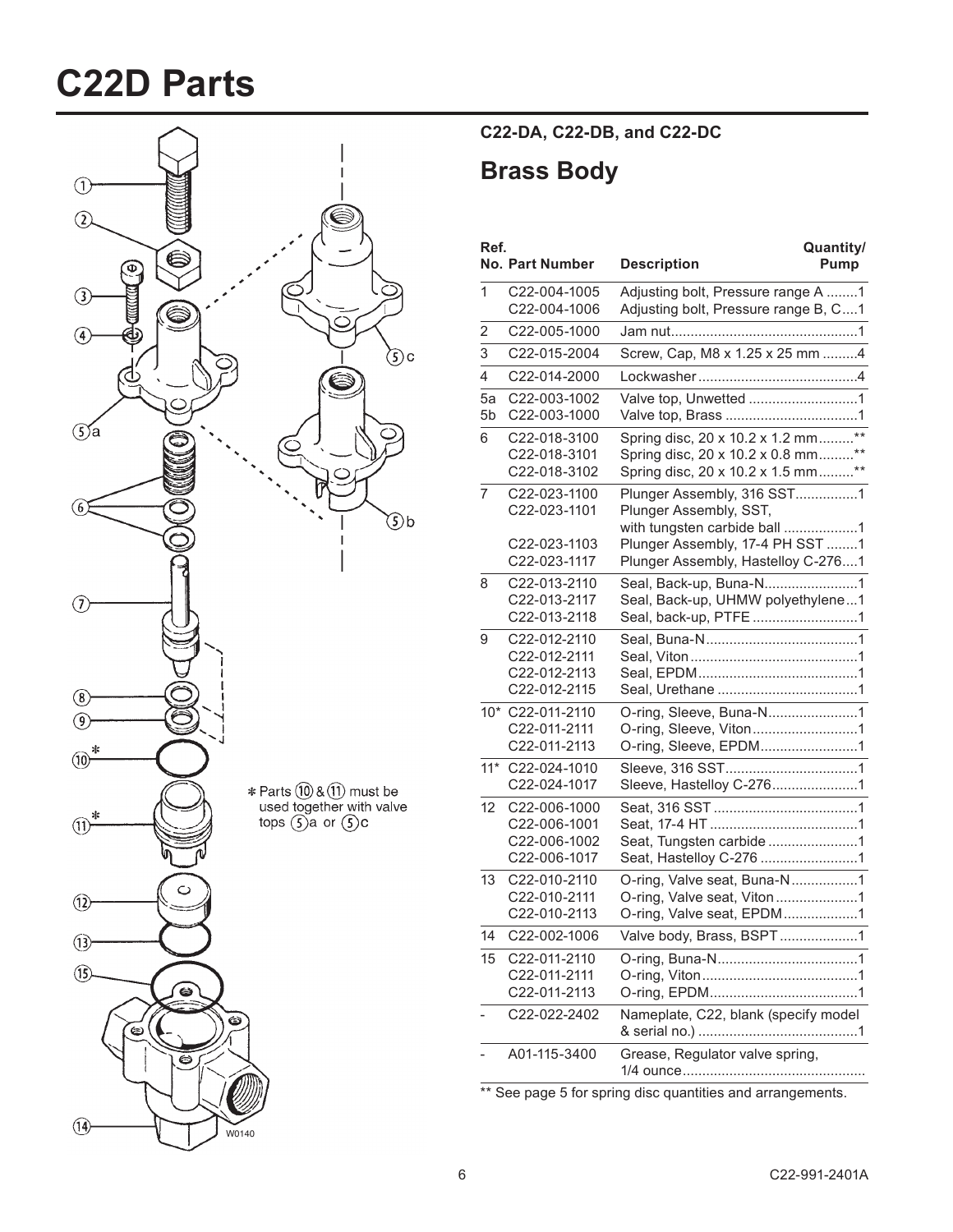## **C22D Parts**

**C22-DA, C22-DB, and C22-DC**

### **Stainless Steel Body Nickel Alloy Body**

| Ref.  | <b>No. Part Number</b>                                       | Quantity/<br><b>Description</b><br>Pump                                                                     |
|-------|--------------------------------------------------------------|-------------------------------------------------------------------------------------------------------------|
| 1     | C22-004-1005<br>C22-004-1006                                 | Adjusting bolt, Pressure range A 1<br>Adjusting bolt, Pressure range B, C1                                  |
| 2     | C22-005-1000                                                 |                                                                                                             |
| 3     | C22-015-2004                                                 | Screw, Cap, M8 x 1.25 x 25 mm 4                                                                             |
| 4     | C22-014-2000                                                 |                                                                                                             |
| 5a    | C22-003-1002                                                 | Valve top, Nonwetted 1                                                                                      |
| 6     | C22-018-3100<br>C22-018-3101<br>C22-018-3102                 | Spring disc, 20 x 10.2 x 1.2 mm**<br>Spring disc, 20 x 10.2 x 0.8 mm**<br>Spring disc, 20 x 10.2 x 1.5 mm** |
| 7     | C22-023-1000<br>C22-023-1001                                 | Plunger Assembly, 316 SST1<br>Plunger Assembly, SST,<br>with tungsten carbide ball 1                        |
|       | C22-023-1003<br>C22-023-1007                                 | Plunger Assembly, 17-4 PH SST 1<br>Plunger Assembly, Hastelloy C-2761                                       |
| 8     | C22-013-2110<br>C22-013-2117<br>C22-013-2118                 | Seal, Back-up, Buna-N1<br>Seal, Back-up, UHMW polyethylene1<br>Seal, Back-up, PTFE1                         |
| 9     | C22-012-2110<br>C22-012-2111<br>C22-012-2113<br>C22-012-2115 |                                                                                                             |
| $10*$ | C22-016-2110<br>C22-016-2111<br>C22-016-2113                 | O-ring, Sleeve, Buna-N1<br>O-ring, Sleeve, Viton1<br>O-ring, Sleeve, EPDM1                                  |
| $11*$ | C22-024-1010<br>C22-024-1017                                 | Sleeve, Hastelloy C-2761                                                                                    |
| 12    | C22-006-1000<br>C22-006-1001<br>C22-006-1002<br>C22-006-1017 | Seat, Tungsten carbide 1<br>Seat, Hastelloy C-276 1                                                         |
| 13    | C22-010-2110<br>C22-010-2111<br>C22-010-2113                 | O-ring, Valve seat, Buna-N1<br>O-ring, Valve seat, Viton1<br>O-ring, Valve seat, EPDM1                      |
| 14    | C22-002-1004<br>C22-002-1018                                 | Valve body, 316 SST, BSPT1<br>Valve body, Nickel alloy                                                      |
| 15    | C22-011-2110<br>C22-011-2111<br>C22-011-2113                 |                                                                                                             |
|       | C22-022-2402                                                 | Nameplate, C22, blank (specify model                                                                        |
|       | A01-115-3400                                                 | Grease, Regulator valve spring,                                                                             |

\*\* See page 5 for spring disc quantities and arrangements.

#### **C22-DE**

### **Brass Body Stainless Steel Body Nickel Alloy Body**

| Ref.           |                                              | Quantity/                                                                                           |
|----------------|----------------------------------------------|-----------------------------------------------------------------------------------------------------|
|                | <b>No. Part Number</b>                       | <b>Description</b><br>Pump                                                                          |
| 1              | C22-004-1008                                 | Adjusting bolt, Pressure range E 1                                                                  |
| $\overline{2}$ | C22-005-1000                                 |                                                                                                     |
| 3              | C22-015-2014                                 | Screw, Cap, M8 x 1.25 x 25 mm 4                                                                     |
| 4              | C22-014-2000                                 |                                                                                                     |
| 5c             | C22-003-1003                                 | Valve top, Non-wetted, 172 bar1                                                                     |
| 6              | C22-018-3102                                 | Spring disc, 20 x 10.2 x 1.5 mm21                                                                   |
| 7              | C22-023-1000<br>C22-023-1003<br>C22-023-1007 | Plunger Assembly, 316 SST1<br>Plunger Assembly, 17-4 PH SST 1<br>Plunger Assembly, Hastelloy C-2761 |
| 8              | C22-013-2110<br>C22-013-2118                 | Seal, Back-up, Buna-N1<br>Seal, Back-up, PTFE1                                                      |
| 9              | C22-012-2110<br>C22-012-2111                 |                                                                                                     |
| $10*$          | C22-016-2110<br>C22-016-2111                 |                                                                                                     |
| $11*$          | C22-024-1010<br>C22-024-1017                 | Sleeve, Hastelloy C-2761                                                                            |
| 12             | C22-006-1000<br>C22-006-1001<br>C22-006-1017 | Seat, Hastelloy C-276 1                                                                             |
| 13             | C22-010-2110<br>C22-010-2111                 | O-ring, Valve seat, Buna-N1                                                                         |
| 14             | C22-002-1006<br>C22-002-1004<br>C22-002-1018 | Valve body, Brass, BSPT1<br>Valve body, 316 SST, BSPT1<br>Valve body, Nickel alloy                  |
| 15             | C22-011-2110<br>C22-011-2111                 |                                                                                                     |
|                | C22-022-2402                                 | Nameplate, C22, blank (specify model                                                                |
|                | A01-115-3400                                 | Grease, Regulator valve spring,                                                                     |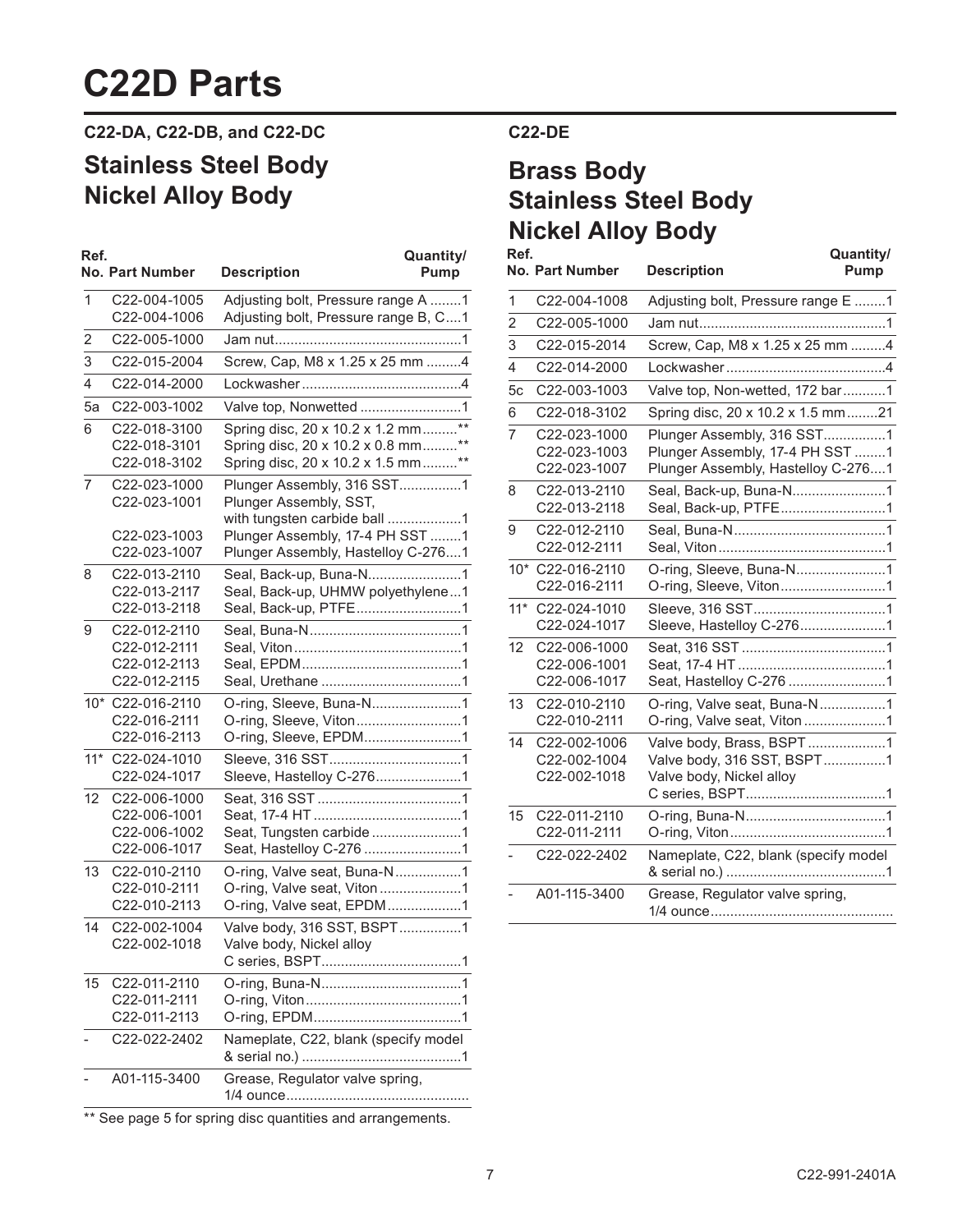## **C23D Parts**



**C23-DA, C23-DB, and C23-DC**

### **Brass Body**

| Ref.           | <b>No. Part Number</b>                                       | Quantity/<br><b>Description</b><br>Pump                                                                        |
|----------------|--------------------------------------------------------------|----------------------------------------------------------------------------------------------------------------|
| 1              | C23-004-1005<br>C23-004-1006<br>C23-004-1007                 | Adjusting bolt, Pressure range A 1<br>Adjusting bolt, Pressure range B 1<br>Adjusting bolt, Pressure range C 1 |
| 2              | C23-005-1000                                                 |                                                                                                                |
| 3              | G10-087-2010                                                 | Screw, Cap, M10 x 1.5 x 30 mm4                                                                                 |
| 4              | G25-048-2010                                                 |                                                                                                                |
| 5a<br>5b       | C23-003-1002<br>C23-003-1000                                 | Valve top. Nonwetted 1                                                                                         |
| 6              | C23-018-3100<br>C23-018-3101                                 | Spring disc, 28 x 12.2 x 1.5 mm**<br>Spring disc, 28 x 12.2 x 1.0 mm**                                         |
| $\overline{7}$ | C23-023-1100<br>C23-023-1101                                 | Plunger Assembly, 316 SST1<br>Plunger Assembly, SST,<br>with tungsten carbide ball 1                           |
|                | C23-023-1103<br>C23-023-1117                                 | Plunger Assembly, 17-4 PH SST 1<br>Plunger Assembly, Hastelloy C-2761                                          |
| 8              | C23-013-2110<br>C23-013-2117<br>C23-013-2118                 | Seal, Back-up, UHMW polyethylene1<br>Seal, Back-up, PTFE1                                                      |
| 9              | C23-012-2110<br>C23-012-2111<br>C23-012-2113<br>C23-012-2115 |                                                                                                                |
|                | 10* C23-016-2110<br>C23-016-2111<br>C23-016-2113             | O-ring, Sleeve, Viton1<br>O-ring, Sleeve, EPDM1                                                                |
| $11*$          | C23-024-1010<br>C23-024-1017                                 |                                                                                                                |
| 12             | C23-006-1000<br>C23-006-1001<br>C23-006-1002<br>C23-006-1017 | Seat, Tungsten carbide 1<br>Seat, Hastelloy C-276 1                                                            |
| 13             | C23-010-2110<br>C23-010-2111<br>C23-010-2113                 | O-ring, Valve seat, Buna-N1<br>O-ring, Valve seat, Viton1<br>O-ring, Valve seat, EPDM1                         |
| 14             | C23-002-1006                                                 | Valve body, Brass, BSPT1                                                                                       |
| 15             | C23-011-2110<br>C23-011-2111<br>C23-011-2113                 |                                                                                                                |
|                | C23-022-2403                                                 | Nameplate, C23, blank (specify model                                                                           |
|                | A01-115-3400                                                 | Grease, Regulator valve spring,<br>1/4 ounce                                                                   |

\*\* See page 5 for spring disc quantities and arrangements.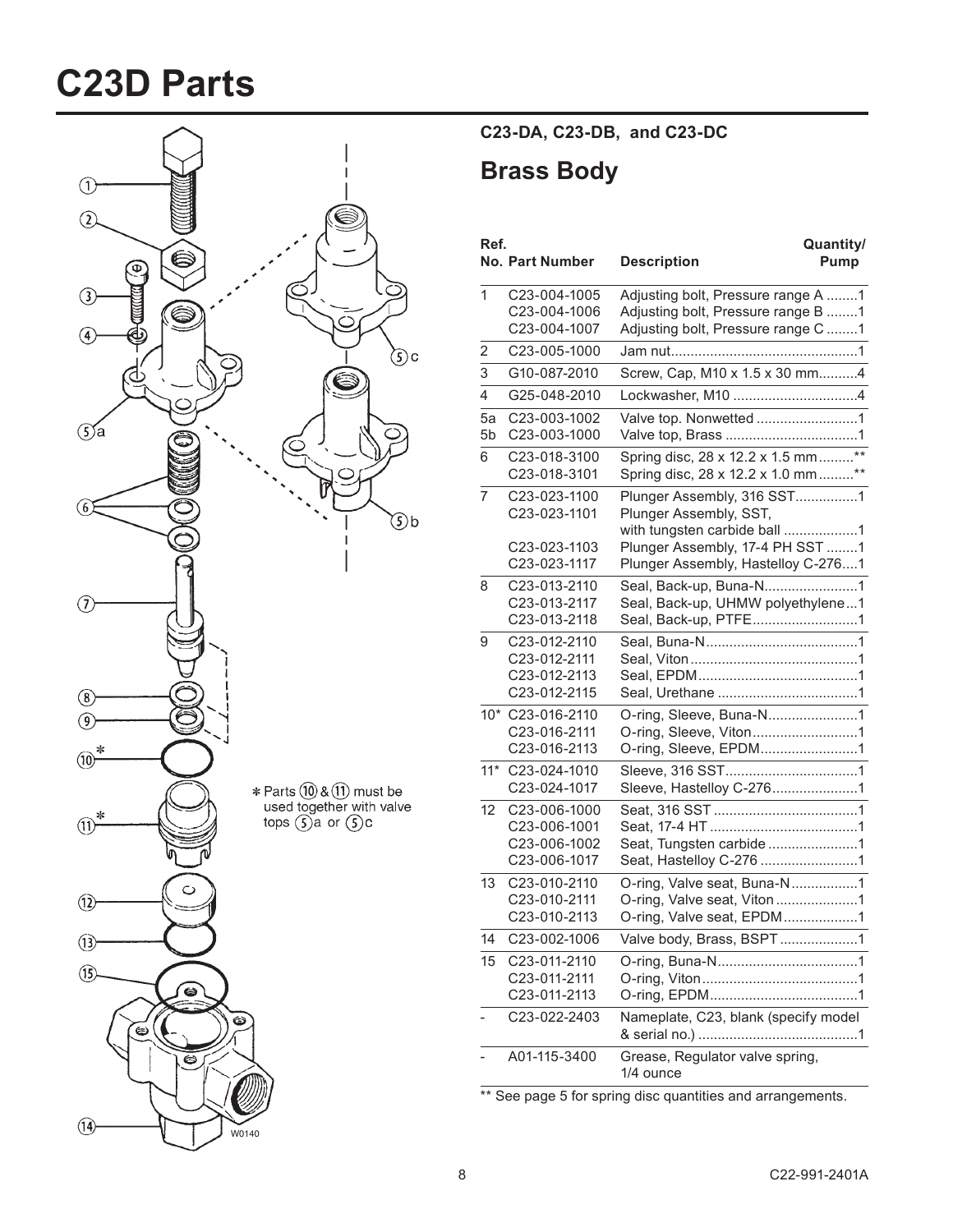## **C23D Parts**

**C23-DA, C23-DB, C23-DC**

### **Stainless Steel Body Nickel Alloy Body**

| Ref.  |                                                              | Quantity/                                                                                                      |
|-------|--------------------------------------------------------------|----------------------------------------------------------------------------------------------------------------|
|       | <b>No. Part Number</b>                                       | <b>Description</b><br>Pump                                                                                     |
| 1     | C23-004-1005<br>C23-004-1006<br>C23-004-1007                 | Adjusting bolt, Pressure range A 1<br>Adjusting bolt, Pressure range B 1<br>Adjusting bolt, Pressure range C 1 |
| 2     | C23-005-1000                                                 |                                                                                                                |
| 3     | G10-087-2010                                                 | Screw, Cap, M10 x 1.5 x 30 mm4                                                                                 |
| 4     | G25-048-2010                                                 | Lockwasher, M10 4                                                                                              |
| 5a    | C23-003-1002                                                 | Valve top. Nonwetted 1                                                                                         |
| 6     | C23-018-3100<br>C23-018-3101                                 | Spring disc, 28 x 12.2 x 1.5 mm**<br>Spring disc, 28 x 12.2 x 1.0 mm **                                        |
| 7     | C23-023-1100<br>C23-023-1101                                 | Plunger Assembly, 316 SST1<br>Plunger Assembly, SST,<br>with tungsten carbide ball 1                           |
| 7     | C23-023-1103<br>C23-023-1117                                 | Plunger Assembly, 17-4 PH SST 1<br>Plunger Assembly, Hastelloy C-2761                                          |
| 8     | C23-013-2110<br>C23-013-2117<br>C23-013-2118                 | Seal, Back-up, Buna-N1<br>Seal, Back-up, UHMW polyethylene1<br>Seal, Back-up, PTFE1                            |
| 9     | C23-012-2110<br>C23-012-2111<br>C23-012-2113<br>C23-012-2115 |                                                                                                                |
|       | 10* C23-011-2110<br>C23-011-2111<br>C23-011-2113             | O-ring, Sleeve, Buna-N1<br>O-ring, Sleeve, Viton1<br>O-ring, Sleeve, EPDM1                                     |
| $11*$ | C23-024-1010<br>C23-024-1017                                 | Sleeve, Hastelloy C-2761                                                                                       |
| 12    | C23-006-1000<br>C23-006-1001<br>C23-006-1002<br>C23-006-1017 | Seat, Tungsten carbide 1<br>Seat, Hastelloy C-276 1                                                            |
| 13    | C23-010-2110<br>C23-010-2111<br>C23-010-2113                 | O-ring, Valve seat, Buna-N1<br>O-ring, Valve seat, Viton 1<br>O-ring, Valve seat, EPDM1                        |
| 14    | C23-002-1004<br>C23-002-1018                                 | Valve body, 316 SST, BSPT1<br>Valve body, Nickel alloy                                                         |
| 15    | C23-011-2110<br>C23-011-2111<br>C23-011-2113                 |                                                                                                                |
|       | C23-022-2403                                                 | Nameplate, C23, blank (specify model                                                                           |
|       | A01-115-3400                                                 | Grease, Regulator valve spring,                                                                                |

\*\* See page 5 for spring disc quantities and arrangements.

#### **C23-DE**

## **Brass Body Stainless Steel Body Nickel Alloy Body**

| Ref.           | <b>No. Part Number</b>                       | Quantity/<br><b>Description</b><br>Pump                                                             |
|----------------|----------------------------------------------|-----------------------------------------------------------------------------------------------------|
| 1              | C23-004-1008                                 | Adjusting bolt, Pressure range E 1                                                                  |
| $\overline{2}$ | C23-005-1000                                 |                                                                                                     |
| 3              | G03-068-2010                                 | Screw, Cap, M10 x 1.5 x 40 mm4                                                                      |
| $\overline{4}$ | G25-048-2010                                 | Lockwasher, M10 4                                                                                   |
| 5c             | C23-003-1003                                 | Valve top, Brass, 172 bar 1                                                                         |
| 6              | C23-018-3100                                 | Spring disc, 28 x 12.2 x 1.5 mm28                                                                   |
| 7              | C23-023-1100<br>C23-023-1103<br>C23-023-1117 | Plunger Assembly, 316 SST1<br>Plunger Assembly, 17-4 PH SST 1<br>Plunger Assembly, Hastelloy C-2761 |
| 8              | C23-013-2110<br>C23-013-2118                 | Seal, Back-up, Buna-N1<br>Seal, Back-up, PTFE1                                                      |
| 9              | C23-012-2110<br>C23-012-2111                 |                                                                                                     |
| $10*$          | C23-016-2110<br>C23-016-2111                 | O-ring, Sleeve, Buna-N1<br>O-ring, Sleeve, Viton1                                                   |
| $11*$          | C23-024-1010<br>C23-024-1017                 | Sleeve, Hastelloy C-2761                                                                            |
| 12             | C23-006-1000<br>C23-006-1001<br>C23-006-1017 | Seat, Hastelloy C-276 1                                                                             |
| 13             | C23-010-2110<br>C23-010-2111                 | O-ring, Valve seat, Buna-N1<br>O-ring, Valve seat, Viton 1                                          |
| 14             | C23-002-1006<br>C23-002-1004<br>C23-002-1018 | Valve body, Brass, BSPT1<br>Valve body, 316 SST, BSPT1<br>Valve body, Nickel alloy                  |
| 15             | C23-011-2110<br>C23-011-2111                 |                                                                                                     |
|                | C23-022-2403                                 | Nameplate, C23, blank (specify model                                                                |
|                | A01-115-3400                                 | Grease, Regulator valve spring,                                                                     |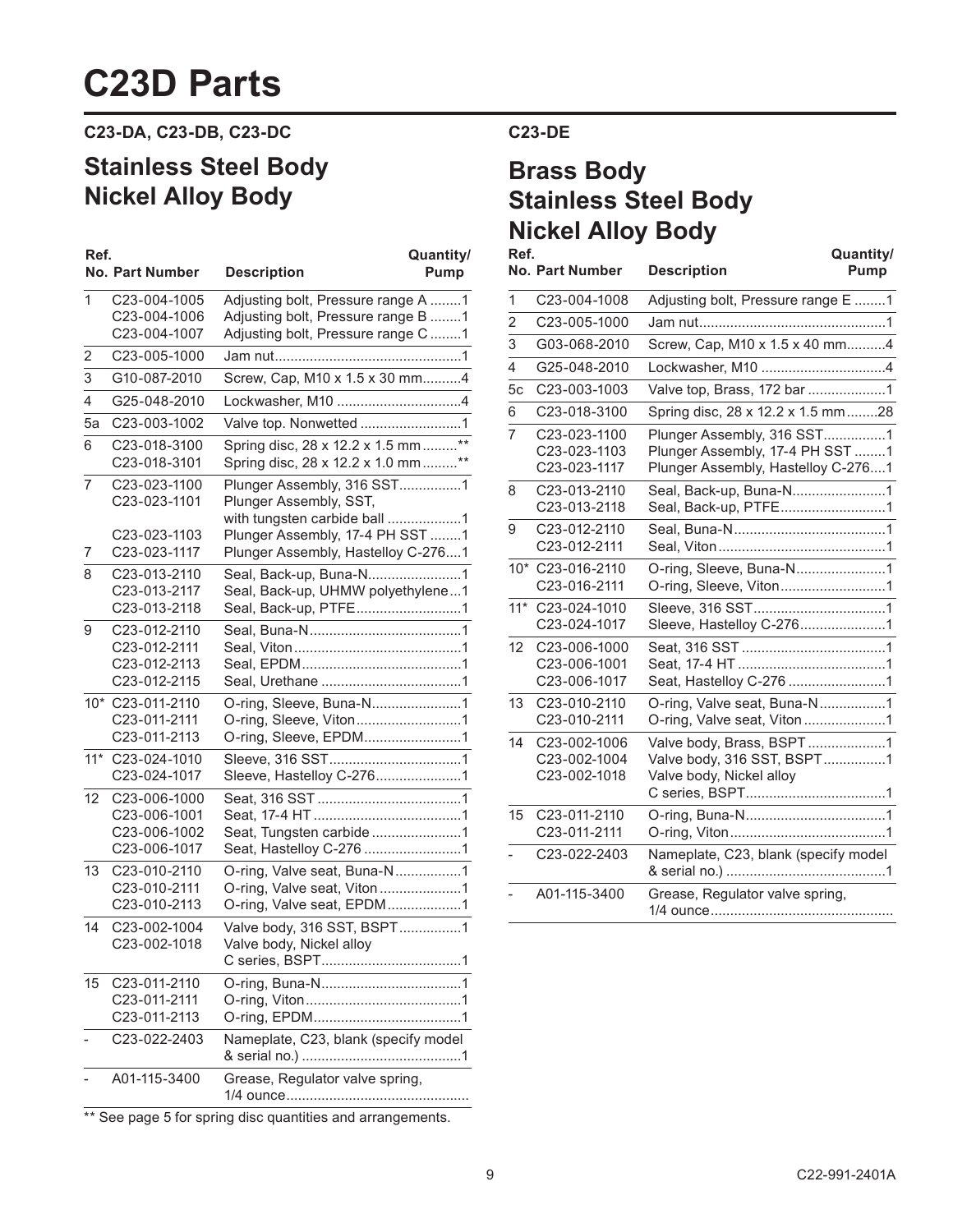

**C24-DA, C24-DB, and C24-DC**

### **Brass Body Stainless Steel Body Nickel Alloy Body**

| Ref.         | <b>No. Part Number</b>                                       | Quantity/<br><b>Description</b><br>Pump                                                                                                                       |
|--------------|--------------------------------------------------------------|---------------------------------------------------------------------------------------------------------------------------------------------------------------|
| $\mathbf{1}$ | C24-004-1005<br>C24-004-1006<br>C24-004-1007                 | Adjusting bolt, Pressure range A 1<br>Adjusting bolt, Pressure range B 1<br>Adjusting bolt, Pressure range C 1                                                |
| 2            | C24-005-1000                                                 |                                                                                                                                                               |
| 3            | G35-081-2010                                                 | Screw, Cap, M12 x 1.75 x 40 mm4                                                                                                                               |
| 4            | G35-084-2010                                                 | Lockwasher, M12 4                                                                                                                                             |
| 5            | C24-003-1000<br>C24-003-1001<br>C24-003-1002                 | Valve top, Nickel alloy C series1                                                                                                                             |
| 6            | C24-018-3100<br>C24-018-3102                                 | Spring disc, 35.5 x 18.3 x 2.0 mm**<br>Spring disc, 35.5 x 18.3 x 1.2 mm**                                                                                    |
| 7            | C24-023-1100<br>C24-023-1101<br>C24-023-1102<br>C24-023-1103 | Plunger Assembly, 316 SST1<br>Plunger Assembly, SST,<br>with tungsten carbide ball 1<br>Plunger Assembly, Hastelloy C-2761<br>Plunger Assembly, 17-4 PH SST 1 |
| 8            | C24-013-2110<br>C24-013-2118                                 | Seal, Back-up, Buna-N1<br>Seal, Back-up, Viton1                                                                                                               |
| 9            | C24-012-2110<br>C24-012-2111<br>C24-012-2113                 |                                                                                                                                                               |
| 12           | C24-006-1000<br>C24-006-1001<br>C24-006-1002<br>C24-006-1003 | Seat, Tungsten carbide1<br>Seat, Hastelloy C-276 1                                                                                                            |
| 13           | C23-010-2110<br>C23-010-2111<br>C23-010-2113                 | O-ring, Valve seat, Buna-N1<br>O-ring, Valve seat, Viton1<br>O-ring, Valve seat, EPDM1                                                                        |
| 14           | C24-002-1006<br>C24-002-1007<br>C24-002-1008                 | Valve body, Brass, BSPT1<br>Valve body, 316 SST, BSPT1<br>Valve body, Nickel alloy                                                                            |
| 15           | C24-011-2110<br>C24-011-2111<br>C24-011-2113                 |                                                                                                                                                               |
|              | C24-022-2401                                                 | Nameplate, C24, blank (specify model                                                                                                                          |
|              | A01-115-3400                                                 | Grease, Regulator valve spring,                                                                                                                               |

\*\* See page 5 for spring disc quantities and arrangements.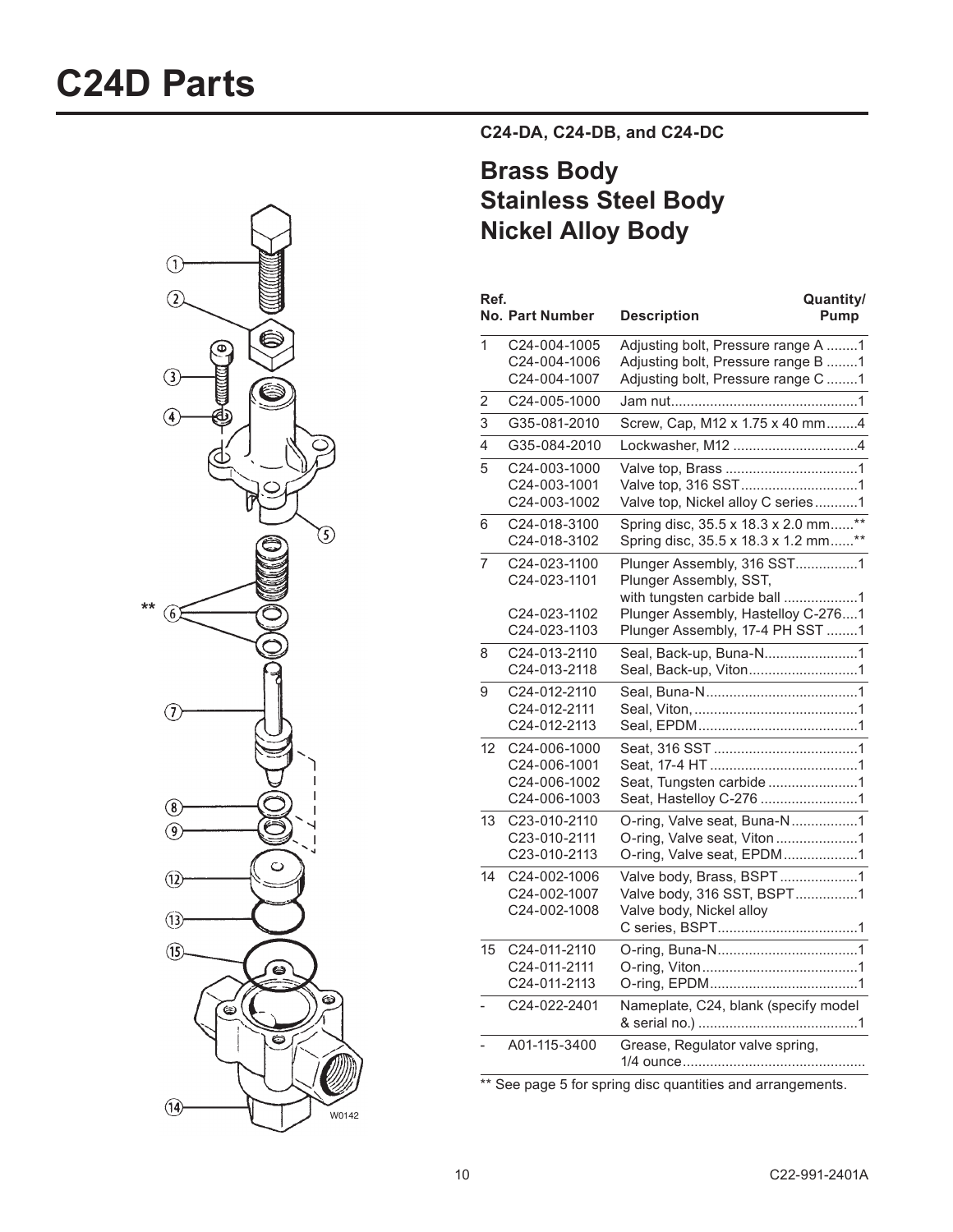## **C22D/23D/24D Repair**

The valve can generally be repaired in place, without removingit from the system.

When disassembling, note the number of spring discs and their arrangement. They must be reinstalled in the same arrangement (refer also to page 5 — note that they are stacked, either singly or in pairs, facing in alternate directions). When reassembling, apply liberal amounts of high-temperature regulator grease (Wanner #A01-115-3400) on the springs and around the plunger stem.

The seal (9) and back-up seal (8) must be replaced together; don't replace one without replacing the other.

## **C22D/23D/24D Troubleshooting**

#### **Excess Pressure Required to Bypass Fluid**

- Regulating valve pressure not properly adjusted
- Not enough fluid being continuously bypassed
- Nozzles worn

#### **Fluid Leaking from Hole in Valve Top**

Worn Seals

#### **System Losing Pressure**

- Nozzles worn
- Pump RPM reduced
- Regulating valve pressure not properly adjusted
- Worn pump components
- Worn regulating valve seat or plunger
- System drawing in air
- Too much fluid being bypassed

#### **Pressure Spikes**

- Minimum bypass of 10% not being maintained
- Nozzles worn
- Regulating valve pressure not properly adjusted